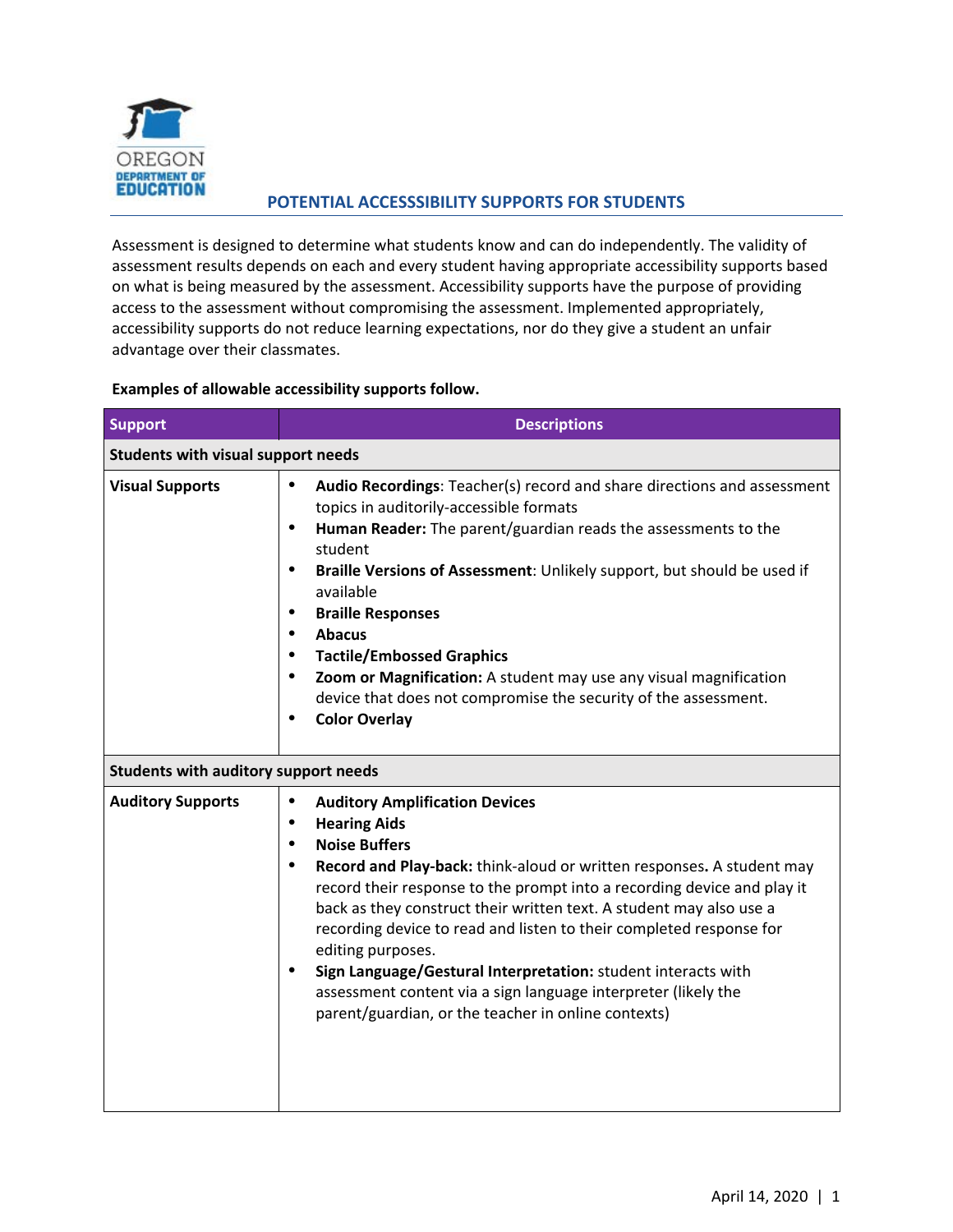| Support                                          | <b>Descriptions</b>                                                                                                                                                                                                                                                                                                                                                                                                                                                                                                                                                                                                                                                                                                                                                                                                                                                                                                                                                                                                                                                                                                                                                                                                                                                                                                                                                                                                                                                                                                                                                                                                                                                                                                                                                                                                                                                                                                                                                                                                                                                                                                                                                                                                                                                                                                                                                                                                                                                                                                                                                                                                                                |  |  |
|--------------------------------------------------|----------------------------------------------------------------------------------------------------------------------------------------------------------------------------------------------------------------------------------------------------------------------------------------------------------------------------------------------------------------------------------------------------------------------------------------------------------------------------------------------------------------------------------------------------------------------------------------------------------------------------------------------------------------------------------------------------------------------------------------------------------------------------------------------------------------------------------------------------------------------------------------------------------------------------------------------------------------------------------------------------------------------------------------------------------------------------------------------------------------------------------------------------------------------------------------------------------------------------------------------------------------------------------------------------------------------------------------------------------------------------------------------------------------------------------------------------------------------------------------------------------------------------------------------------------------------------------------------------------------------------------------------------------------------------------------------------------------------------------------------------------------------------------------------------------------------------------------------------------------------------------------------------------------------------------------------------------------------------------------------------------------------------------------------------------------------------------------------------------------------------------------------------------------------------------------------------------------------------------------------------------------------------------------------------------------------------------------------------------------------------------------------------------------------------------------------------------------------------------------------------------------------------------------------------------------------------------------------------------------------------------------------------|--|--|
| <b>Students with communication support needs</b> |                                                                                                                                                                                                                                                                                                                                                                                                                                                                                                                                                                                                                                                                                                                                                                                                                                                                                                                                                                                                                                                                                                                                                                                                                                                                                                                                                                                                                                                                                                                                                                                                                                                                                                                                                                                                                                                                                                                                                                                                                                                                                                                                                                                                                                                                                                                                                                                                                                                                                                                                                                                                                                                    |  |  |
| Communication<br><b>Supports</b>                 | Assistive Technology: Students may use any available assistive<br>$\bullet$<br>technology device that can support verbal or written communication<br>(e.g., word processing, typewriter, adaptive keyboard, or other assistive<br>technology).<br>Speech-to-Text: Voice recognition allows students to use their voices as<br>$\bullet$<br>input devices to the computer, to dictate responses or give commands.<br>Word Prediction: allows students to begin writing a word and choose<br>from a list of words that have been predicted from word frequency and<br>syntax rules.<br><b>Computer word processor</b> with spelling and grammar check enabled <sup>1</sup><br>$\bullet$<br><b>Electronic Spellchecker</b><br>$\bullet$<br>Human Reader: Text is read aloud to the student; the student should be<br>$\bullet$<br>able to asking a reader to slow down or repeat text.<br>Human Scribe: Students dictate their responses to a human who records<br>$\bullet$<br>verbatim what they dictate.<br>Graphic Organizers: Students may re-create the content of a graphic<br>$\bullet$<br>organizer commonly used in their writing instruction on a blank piece of<br>paper as long as it is done without coaching.<br>Spelling List: The list should be created before test administration begins.<br>$\bullet$<br>Once an assessment has begun, only the student may add additional<br>words that the student looks up independently in the dictionary [Not<br>allowable for Reading].<br>List of Transitions/Transitional Phrases (The list must be created before<br>$\bullet$<br>test administration begins and must not include examples [i.e., as used in<br>a sentence] or definitions [i.e., "These transitions show a contrast<br>between ideas in your writing"].)<br>Dictionary (not typically used for reading)<br>٠<br><b>Thesaurus</b><br>$\bullet$<br>Synonyms (At the student's request, the student may be provided a<br>$\bullet$<br>synonym for word the student does not know or recognize. For example,<br>the word "rug" may be substituted for "carpet"; however, further<br>description or interpretation of the tested concept should be avoided.)<br>Retells Reading Passage: Student retells reading passage in their own<br>$\bullet$<br>words before responding to questions or items. Listeners should remain<br>neutral and and not provide feedback about which answers are correct or<br>incorrect.<br>Vocalize Thinking: Student vocalizes their thought process out loud to<br>themselves. Listeners should remain neutral and and not provide<br>feedback about which answers are correct or incorrect. |  |  |

-

<span id="page-1-0"></span><sup>1</sup> Spell and grammar check may be used with the autocorrect feature turned on. Even though misspellings could be autocorrected, there is no guarantee that the correct word will be chosen and students still need to come close enough to the correct spelling that the application knows what correction needs to be made. While the grammar check underlines grammatical errors, it does not suggest how to fix them or fix them automatically.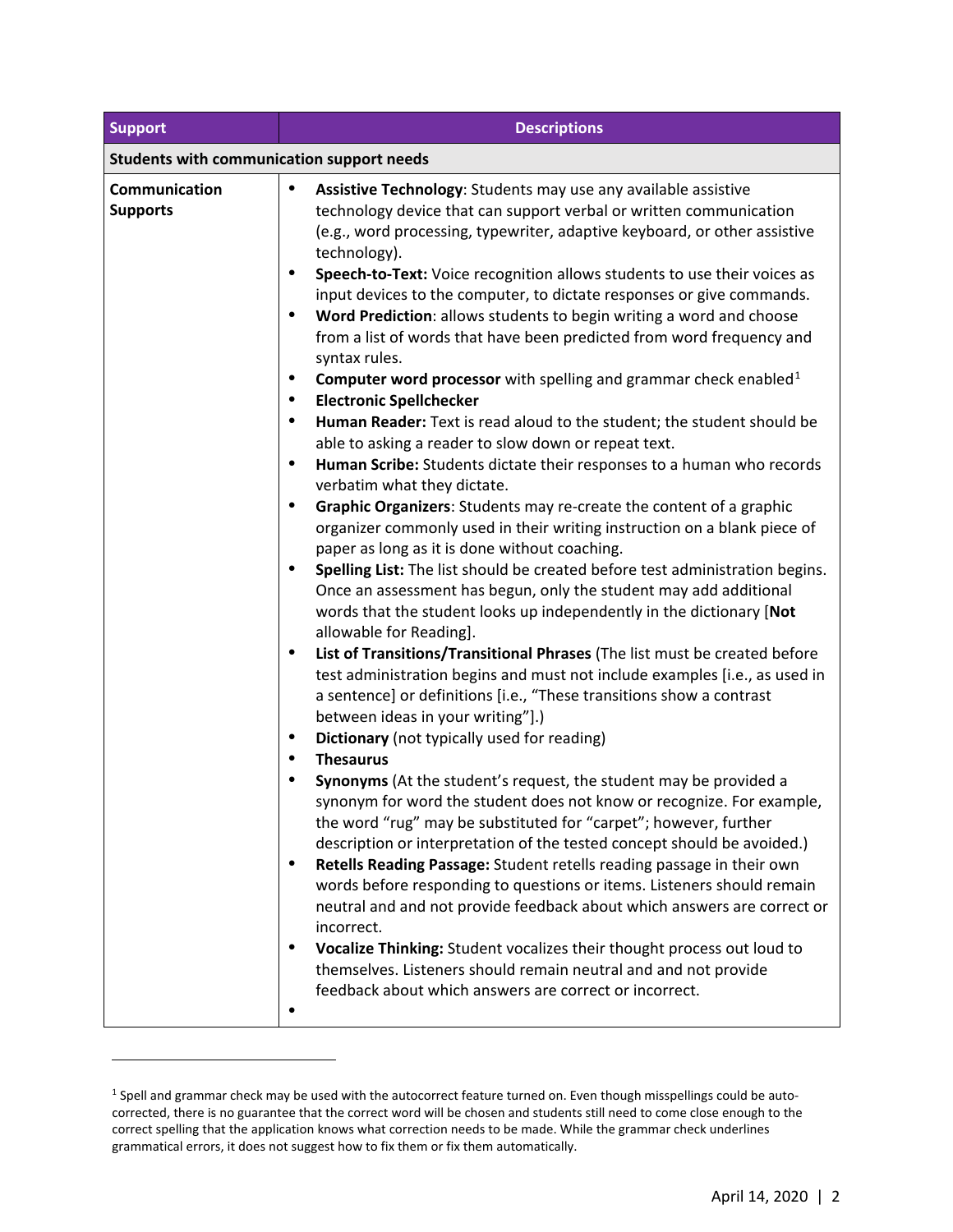| <b>Support</b>                                                   | <b>Descriptions</b>                                                                                                                                                                                                                                                                                                                                                                                                                                                                                                                                                                                                                                                                                                                                                                                |  |  |
|------------------------------------------------------------------|----------------------------------------------------------------------------------------------------------------------------------------------------------------------------------------------------------------------------------------------------------------------------------------------------------------------------------------------------------------------------------------------------------------------------------------------------------------------------------------------------------------------------------------------------------------------------------------------------------------------------------------------------------------------------------------------------------------------------------------------------------------------------------------------------|--|--|
| Students with orthopedic support needs                           |                                                                                                                                                                                                                                                                                                                                                                                                                                                                                                                                                                                                                                                                                                                                                                                                    |  |  |
| <b>Orthopedic Supports</b>                                       | $\bullet$<br>Alternate Response Options: include but are not limited to adapted<br>keyboards, large keyboards, StickyKeys, MouseKeys, FilterKeys, adapted<br>mouse, touch screen, head wand, and switches.<br>$\bullet$<br>Human Scribe: Students dictate their responses to a human who records<br>verbatim what they dictate.<br>Response Aids: adaptive pencils, key guards, and skins<br>$\bullet$<br>Environmental Supports: optimal seating, special lighting,<br>$\bullet$<br>increased/decreased opportunity for movement, and/or position<br>assistance.<br>Adaptive Equipment: A student who needs physical support to access the<br>$\bullet$<br>computer monitor, keyboard or assessment materials may be supported<br>either using appropriate devices. Adaptive equipment/furniture. |  |  |
| <b>Students with cognitive support needs</b>                     |                                                                                                                                                                                                                                                                                                                                                                                                                                                                                                                                                                                                                                                                                                                                                                                                    |  |  |
| <b>Cognitive Supports</b><br>(Attention/Processing)              | Flexible Scheduling: take breaks and chuck assessments into smaller<br>$\bullet$<br>periods of time to maintain student interest and focus<br>Transparent Sheets (A clear or tinted tool to protect test materials or to<br>$\bullet$<br>improve focus)<br>Masks/Markers (A tool to limit distractions)<br>$\bullet$<br><b>Extended Time:</b> Provide the student with additional time as needed; do<br>$\bullet$<br>not set time limits or pressure the student to work faster.                                                                                                                                                                                                                                                                                                                   |  |  |
| Supports for students with English language access support needs |                                                                                                                                                                                                                                                                                                                                                                                                                                                                                                                                                                                                                                                                                                                                                                                                    |  |  |
| <b>English Language</b><br><b>Access Supports</b>                | Oral Directions: may be provided with a written translation, including<br>$\bullet$<br>Braille.<br>Interpreter: may provide written translation of the writing or math<br>$\bullet$<br>prompt in a student's language of origin, including American Sign<br>Language. Consistent with any administration, the prompt may be read<br>aloud to the student in both English and the translated language.                                                                                                                                                                                                                                                                                                                                                                                              |  |  |